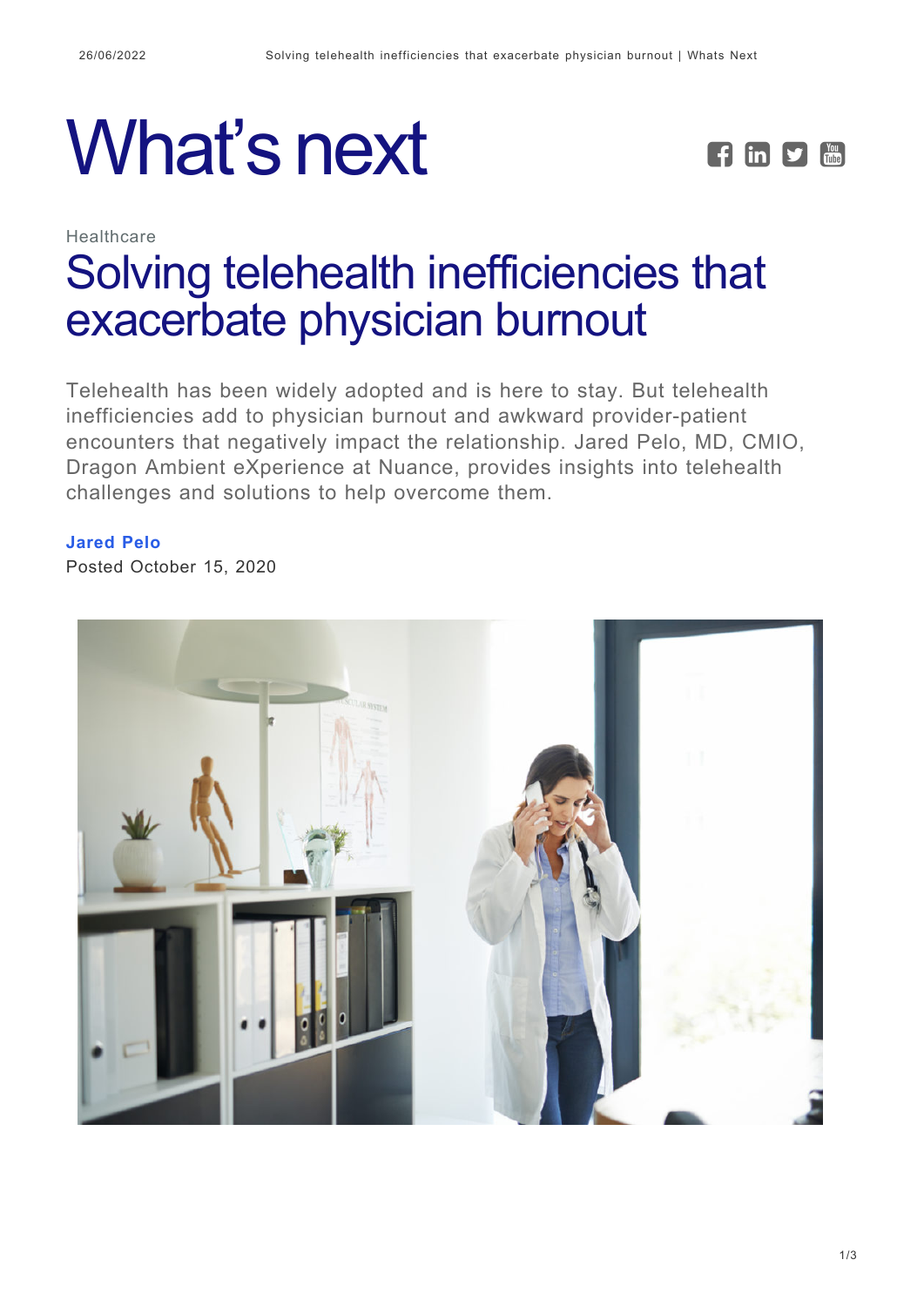The COVID pandemic has triggered seismic shifts in how healthcare is delivered. Technology made it possible and practical to deliver patient care remotely while ensuring safety. Regulations changed and placed reimbursements for virtual visits on par with in-person exams. Telehealth platform companies became infused with investment, federal funds authorized in the [CARES Act](https://www.fcc.gov/document/fcc-fights-covid-19-200m-adopts-long-term-connected-care-study) spurred adoption, and health systems moved forward with lightning speed implementations.

All of those factors came together in the dramatic expansion of telehealth services.

While providers and patients have embraced telehealth, and its place in healthcare delivery is likely permanent, documentation and workflow challenges that existed long before the pandemic remain.

#### **The rise of telehealth – healthcare delivery model shifts quickly:**

Telehealth visits in the U.S. have skyrocketed. Providers have reported [50x to 175x increases](https://www.advisory.com/research/health-care-advisory-board/blogs/at-the-helm/2020/06/10-covid-19-takeaways-june-11) [in the number of telehealth visits](https://www.advisory.com/research/health-care-advisory-board/blogs/at-the-helm/2020/06/10-covid-19-takeaways-june-11) compared with pre-COVID-19 levels, and 57% of providers now view telehealth [more favorably](https://www.mckinsey.com/industries/healthcare-systems-and-services/our-insights/telehealth-a-quarter-trillion-dollar-post-covid-19-reality) than they did before the pandemic. But the safety risks, financial pressures, and considerable reductions in patient volumes during the pandemic, plus the loss of [1.4 million healthcare jobs](https://www.modernhealthcare.com/finance/healthcare-loses-14-million-jobs-april-unemployment-rate-hits-147) in April alone, only added to the severity of physician burnout and the urgency to reduce physicians' administrative workloads.

#### **Telehealth challenges:**

If physicians document during the encounter, their attention is divided between the computer and the patient. If they leave documentation until later, they are likely to forget some details of the encounter when completing the required documentation outside of clinical hours.

Telehealth also is rife with workflow inefficiencies: providers are performing tasks that nurses typically do during in-person visits; patients show up late because they can't find the link or have difficulty logging in, and scheduling must be done manually in two separate systems – the EHR and the telehealth or conferencing platform.

There can be a lot of dis-integrated tech-toggling too. Providers use various disparate telehealth or teleconferencing, EHR, and documentation solutions, each with workflows, security requirements, training levels, and interoperability that vary by organization and provider. Physicians need a collection of devices to conduct telehealth visits. They have to log into the telehealth platform on one device and use another to input information into the EHR.

However, telehealth's at-scale adoption clearly shows that the combination of need, urgency, and a will to overcome challenges can drive the rapid adoption of practical and useful innovations not only for safety and care delivery but for addressing physician burnout now.

## **Overcoming provider burnout:**

How can telehealth visits become more efficient and satisfying for providers and patients alike, and address physician burnout? The answer can be found in advanced AI- and speech-driven ambient clinical intelligence (ACI) solutions deployed in health systems across the country.

[The Nuance Dragon Ambient eXperience \(DAX\)](https://www.nuance.com/healthcare/ambient-clinical-intelligence.html?cid=7010W000002T9aqQAC&utm_campaign=DHX_AO_202008_DAX_livesteam_demo_digital&utm_medium=Website&utm_source=whatsnextblog) is leading ACI innovation and adoption. The